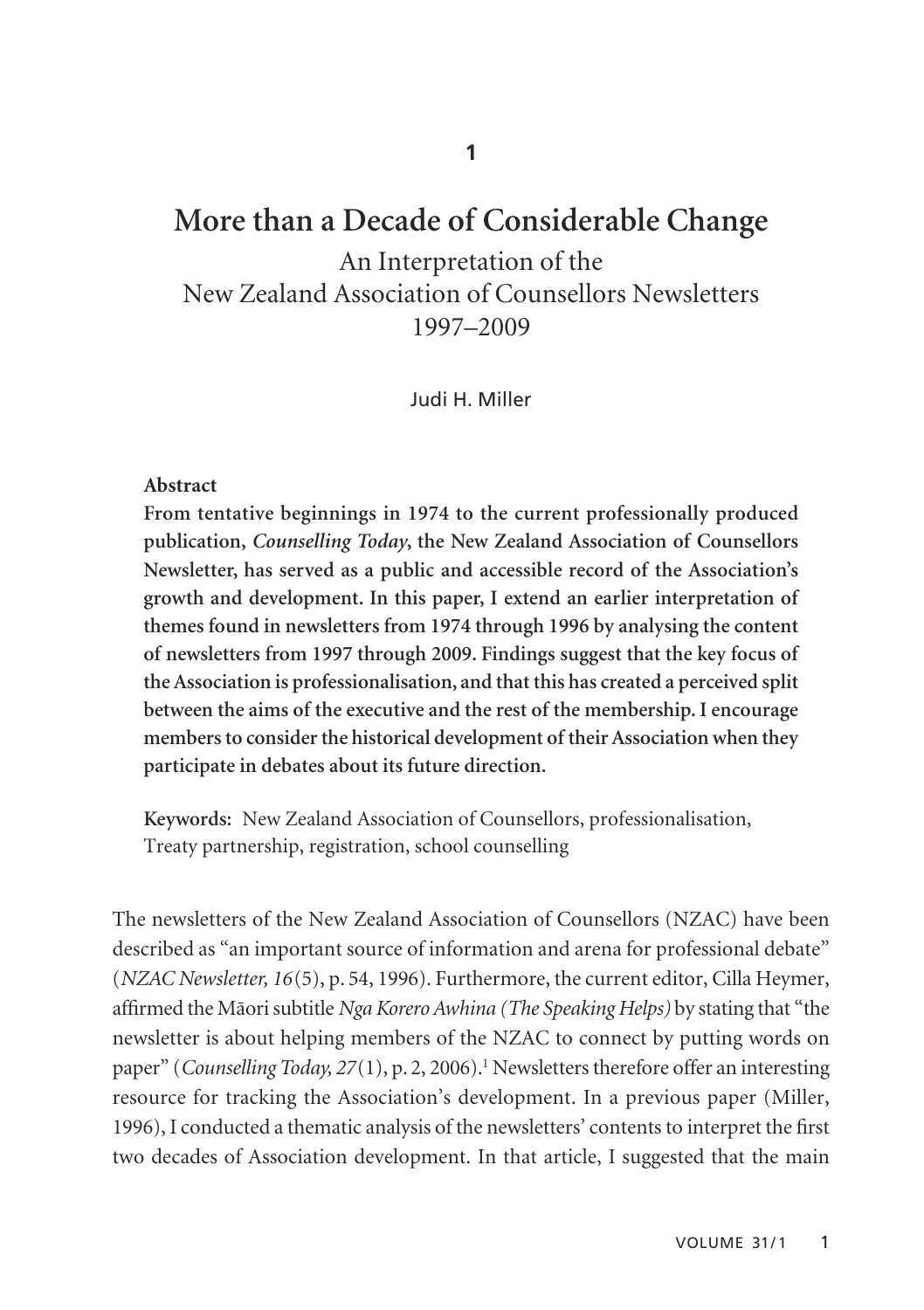purpose of the Association had shifted from protecting and promoting the work of school and vocational guidance counsellors to protecting and promoting the work of private practitioners and enabling their access to third-party funding. Access to thirdparty funding coincided with other initiatives and led to a dramatic increase in membership, and a resultant change in policies for recruitment, admission, and retention of members. I noted that such policies were ratified at poorly attended AGMs and encouraged members to participate more by voicing their opinions on the future structure and focus of their Association through meetings and newsletters.

The turn of the century has heralded more changes for counselling, and the NZAC is now on the brink of making another major organisational change by seeking statutory registration of counselling as a profession. This decision has the potential again to modify considerably the purpose and focus of the Association. In seeking to explore whether the membership participated in debates about, and responded to, proposed changes, I examined the content of the last decade of newsletters. I found that the newsletter continues to be a site for information dissemination but it is also now a site for feedback, debate, and the expression of members' opinions, including those members who are on the executive, about these proposed changes.

My purpose in this paper is to compare themes emerging from early Association newsletters with those in newsletters of 1997 through 2009, and to interpret the assumed change of purpose and focus of the Association as it moves toward counsellor registration.

### **Studying the Newsletters**

In 2004, the editor of what was then known as the *New Zealand Association of Counselling Newsletter*, Cilla Heymer, stated that its purpose was to "inform, instruct and inspire" (*NZAC Newsletter, 24*(4), p. 2, 2004), and later that year she noted that "the primary function of this Newsletter is to provide the means of communication between the National Executive, the National Office and the membership" (*NZAC Newsletter, 25*(2), p. 2, 2004). Furthermore, in the following year, the editor listed her objectives, including to "accurately and thoroughly represent the policies, decisions and activities of NZAC nationally" (*NZAC Newsletter, 26*(2), p. 2, 2005). For this reason, I suggest that an interpretation of the newsletters' contents over a decade provides an important perspective on shifts in policy and on shifts that concern the membership.

For the current study, I read 54 newsletters and 11 supporting annual reports (comprising those from December 1996 to December 2009, inclusive) and focused on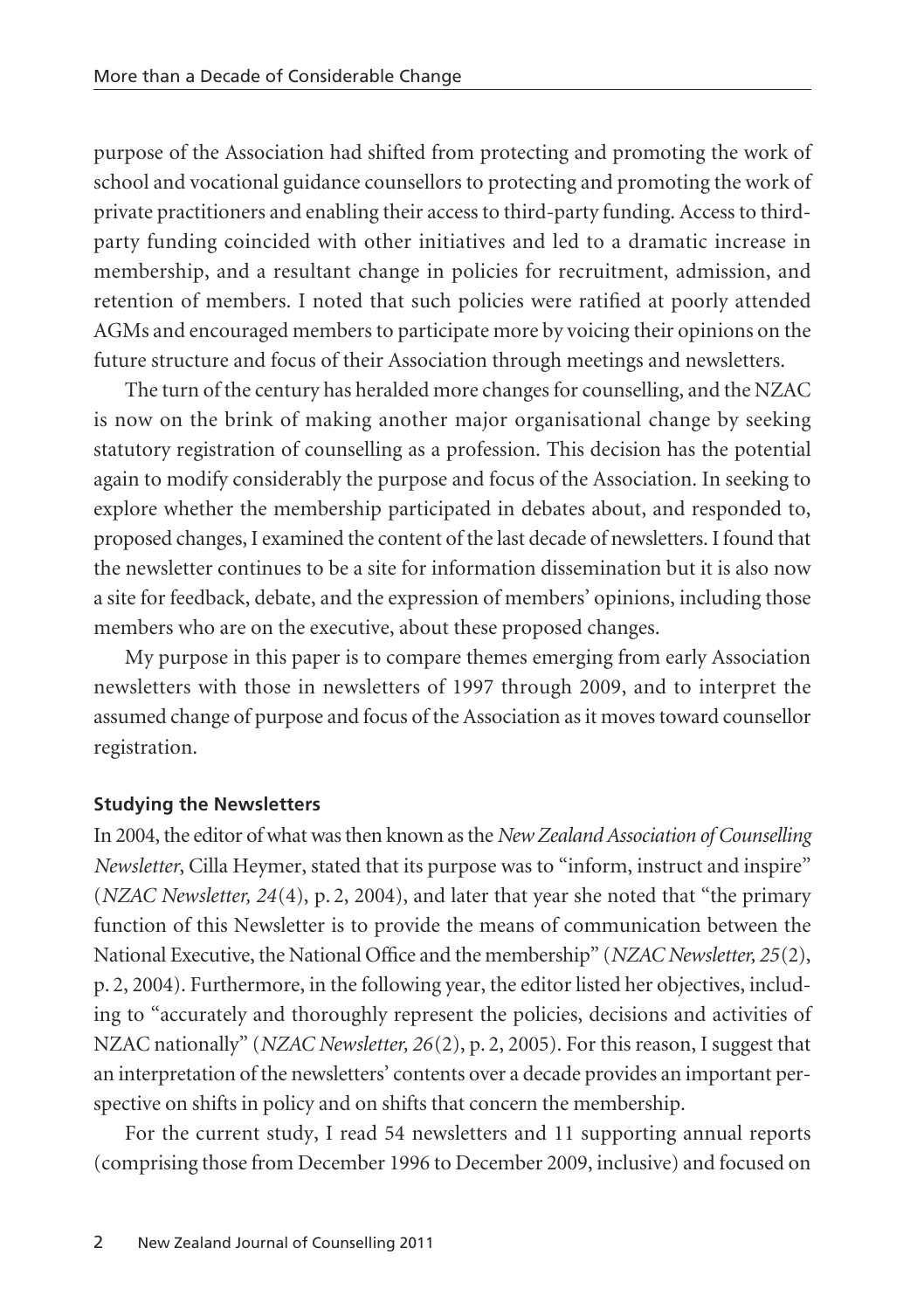the emergence and development of their key themes. For purposes of comparison with earlier newsletter interpretation, and the exploration of trends over time, I used as my initial guide the same category names I had used previously (see Miller, 1996). These were: Professionalisation, School Issues, Social Issues, Training, Supervision, Biculturalism, Third Party, Private Practice, Careers, and Gay and Lesbian issues. I soon found, however, that the Professionalisation category was too broad to describe the tenor of many contributions. For this reason, I added the following new categories: Membership, which included items about descriptions of membership types, policies relating to changes in membership criteria, debates about the criteria for different levels of membership and for life membership, and lists of new members; Professional Development, which included counselling reports from members about conferences attended, and advertisements for upcoming workshops, conferences, and training courses; Ethics, which included policies, legal advice, and outcomes of complaints procedures; and Registration, which included debates, letters, reports of working groups, and proposed remits for AGMs.

Interestingly, while there was an increase in the number of contributions that fell into these subcategories of Professionalisation, there was a marked decrease in two original categories. I removed the Gay and Lesbian category because the number of items specific to them was negligible. I also removed the Private Practice category because articles promoting their membership were often subsumed within contributions about registration and, possibly, within advertisements. I also decided that Treaty Partnership rather than biculturalism more accurately described newsletter items of this decade.

### **The Challenges Inherent in Categorisation**

In order to identify and analyse key Association themes of the decade, I read each newsletter item carefully, considered the category (or categories) into which it appeared to fit, and recorded each in table form. This process led to the introduction of new categories and the deletion of others. I then compared the number of contributions in each category with those of the previous decade. In my earlier analysis, I started tabling newsletter items from 1989, when an Association name change was suggested and membership growth and diversity were predicted (Palmer, 1994). For the present paper, I grouped the number of items from 1989 through 1996, and used similar sized groupings of items from 1997 through 2002, and 2003 through 2009, in order to allow for some comparison over similar time periods.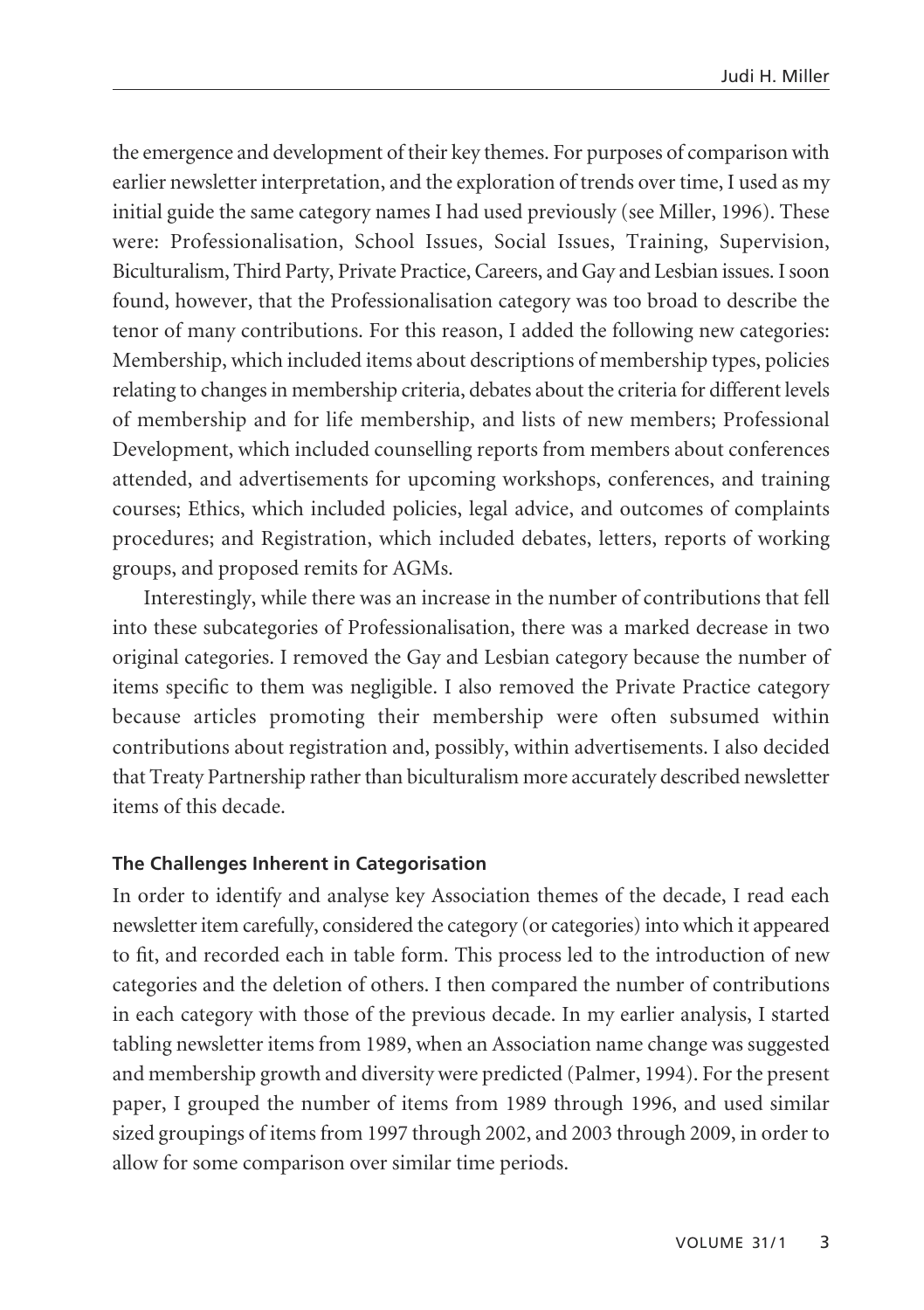While the resulting table provides a gross overview of some trends across time, it is not a definitive account. Taken at face value, it suggests that the weighting of each item is the same, whether it is a half-page report on the outcome of an ethics hearing or a three-page article describing the advantages of registration to members. Furthermore, it may suggest that the total number of items equals the total number of items in all newsletters. This is not the case. Many items span several categories and were therefore counted more than once. Take, for example, a letter concerning an article in the media about a school counsellor who did not inform parents about their child's disclosure of rape. This item was counted within the four categories of Professionalisation, School Issues, Ethics, and Social Issues. Similarly, the draft document regarding clinical supervision of Association members was counted within the two categories Supervision and Professionalisation.

Furthermore, since 2005, each newsletter has contained a regular column associated with the executive portfolios of Accident Compensation Corporation (ACC), School Counsellors, Membership, Ethics, and Careers, and this has ensured the publication of at least one item in each of these categories. In December 2006, a new regular feature entitled Aunt Ethica was introduced, providing a comprehensive platform by means of three "letters" to her in each issue for sharing basic, sometimes light-hearted, information and advice about ethical problems. Thus, this feature has ensured that each subsequent newsletter contained three items in the Ethics category.

In the Professional Development category, initially I counted all articles that informed members of new practices and ideas. These included reports by members on conferences and workshops attended, book reviews, and advertisements for upcoming workshops and conferences. By 2000, however, the number of advertisements had increased dramatically. Advertisements were now a source of revenue to help support the publication of the newsletter and their focus was often to promote the livelihood of private practitioners. I chose, therefore, to include in this category only advertisements for counsellor training, workshops, and conferences. This still renders the number of items in this category disproportionately large, but I suggest it demonstrates that one of the purposes of the newsletter—to inform members of professional development opportunities—is occurring. Furthermore, given that one current membership debate in the newsletters concerns the value of professional development for maintaining membership standards, I suggest that the increase in the number of items in this category is noteworthy.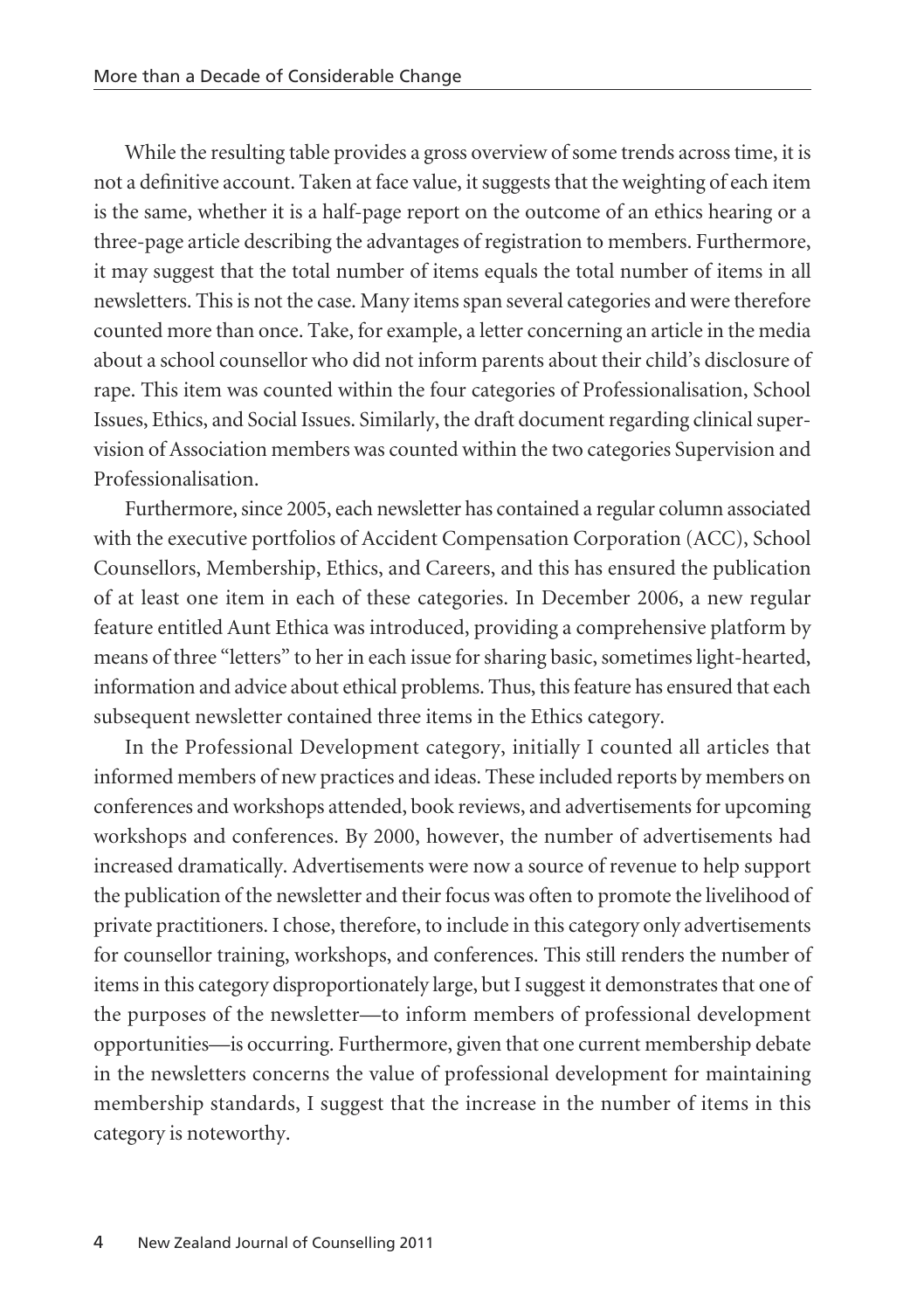| <b>Focus category</b>            | <b>Items</b><br>1989-<br>1996* | $%$ of<br>total | <b>Items</b><br>1997-<br>2002 | $%$ of<br>total | <b>Items</b><br>2003-<br>2009 | $%$ of<br>total |
|----------------------------------|--------------------------------|-----------------|-------------------------------|-----------------|-------------------------------|-----------------|
| Professionalisation              | 98                             | 24              | 67                            | 10              | 87                            | 11              |
| Membership                       |                                |                 | 44                            | 6               | 60                            | 8               |
| Ethics                           |                                |                 | 57                            | 8               | 80                            | 11              |
| Professional Development         |                                |                 | 213                           | 30              | 197                           | 26              |
| Registration                     |                                |                 | 22                            | $\mathcal{L}$   | 74                            | 10              |
| School Issues                    | 84                             | 20              | 60                            | 9               | 45                            | 6               |
| Social Issues                    | 61                             | 15              | 50                            | $\overline{7}$  | 30                            | $\overline{4}$  |
| Training                         | 53                             | 13              | 29                            | $\overline{4}$  | 22                            | 3               |
| Third-Party                      | 45                             | 11              | 55                            | 8               | 39                            | 5               |
| Supervision                      | 29                             | 7               | 34                            | 5               | 41                            | 5               |
| Biculturalism/Treaty Partnership | 22                             | 5               | 45                            | 6               | 59                            | 8               |
| Careers                          | 19                             | 5               | 24                            | 4               | 25                            | 3               |
|                                  | 411                            | 100             | 700                           | 100             | 759                           | 100             |

**Table:** Total number and percentage of Newsletter items in selected categories across two decades.

\* totals from Miller (1996)

# **The General Focus of Newsletters**

The figures in Table 1 provide one view of the newsletters' contents. They suggest that from 1997 through 2002, the majority of contributions to the newsletter focused on professional development, professionalisation, concerns relating to the role and function of school and career counsellors, and to a lesser extent, items pertaining to third-party funding and ethics. Major changes between this time period and the previous seven years included a noticeable decrease in contributions focusing on social issues, including comments on violence, the Privacy Act, discrimination, and mental health. Furthermore, contributions concerned with sexual abuse now focused on third-party funding.

From 2003 through 2009, while the majority of contributions to the newsletter focused on professional development and professionalisation, there was a marked increase in contributions concerned with registration and ethics (though this, I suggest, was influenced by the Aunt Ethica section) and, to a lesser extent, membership and Treaty partnership. Noteworthy was the decrease in the contribution of items concerning school counsellors.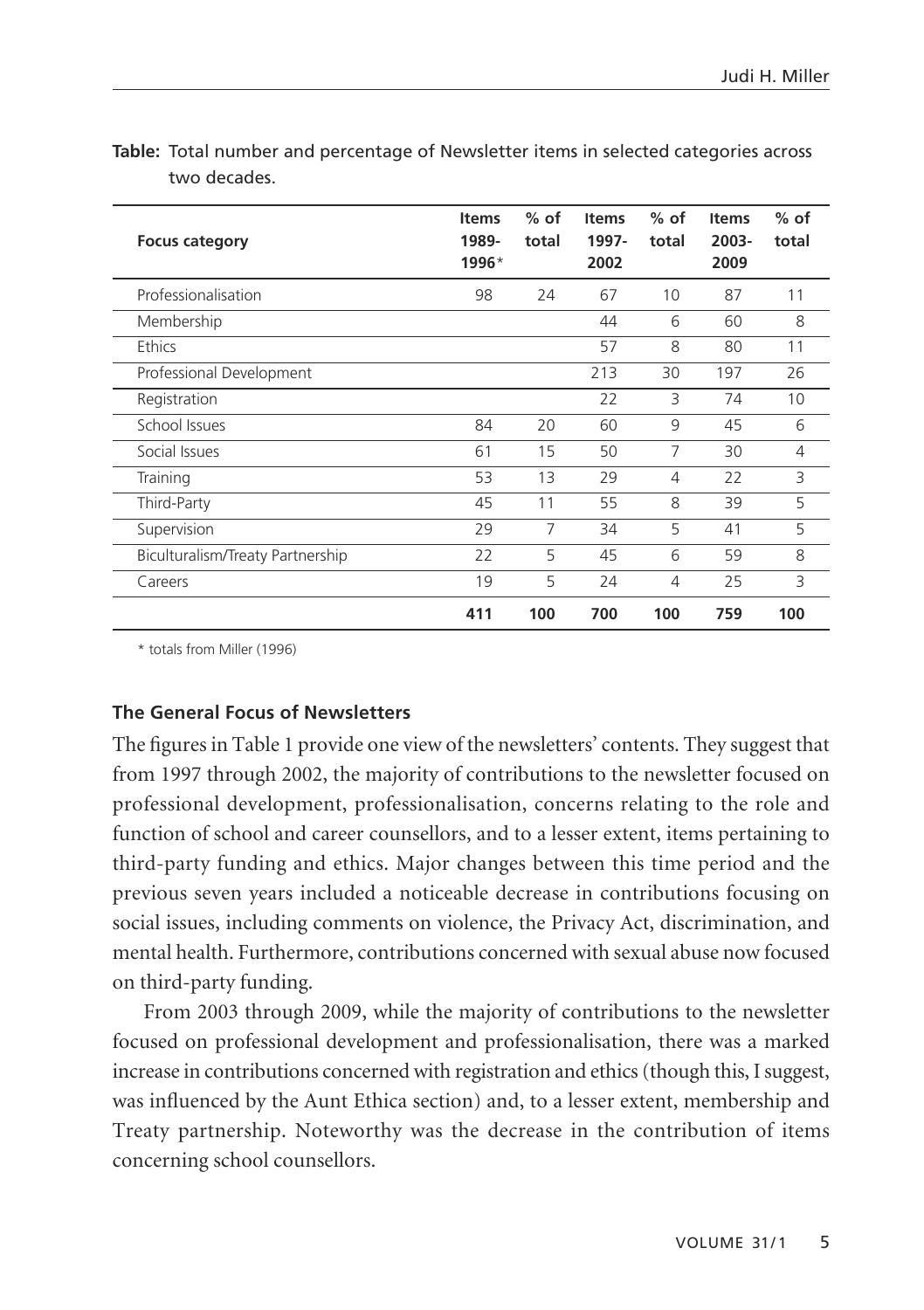Alongside this partial view of Association development, I have examined the nature of items that represent major changes in the number of contributions and explored their key themes.

### **Key Themes of the Decade**

### *Maintenance of School and Careers Counsellor Recognition*

In 1996, I noted that despite the Association being founded to support school and vocational guidance counsellors, beginning in the 1990s there was a decrease in the prominence of items related to them. This trend has continued during the past decade, with a drop to 13% of items in the period from 1997 through 2002 and to 9% from 2003 through 2009. While these numbers may suggest a shift in focus, several articles have demonstrated continued support for promoting and maintaining a strong position for school guidance counsellors. Examples include the 1996 Association strategic plan, and a submission to the Minister of Education to support school counsellors in their bid to retain government funding for their tertiary training. In response, the Ministry allocated more financially supported training places in universities for school counsellors in that and the following year. Also in 1997, the Association supported the establishment of a fledgling network of school counsellors, and a survey of the roles and functions of school counsellors by a university counsellor-educator. In 2002, NZAC supported the production of *The School Guidance Counsellors' Appointment Kit*, which was sent to every school advertising a vacancy for a school counsellor.

In reading these newsletters, however, there is a definite sense that school guidance counsellors were feeling sidelined both in their places of work and in "their" Association. With respect to their work, in 1998 school counsellors expressed concern that the Ministry of Education was piloting a programme to employ social workers in schools, a policy that could severely limit the resources available to guidance counsellors. Furthermore, in 2007, school counsellors' salaries were threatened when the Teachers' Council deemed that guidance counsellors were not a specialist teaching group with the same career paths as other teaching professionals. Both of these concerns were described in the newsletters to encourage members to lobby the Minister of Education.

Evidence that school guidance counsellors were feeling sidelined by "their" Association was demonstrated in the development of the school counsellor interest group meetings at the 1998 conference and, in 2003, the establishment of a separate school counsellors' national conference. Furthermore, at the school counsellors' national conference in 2008, "strong interest was expressed in the possibility of forming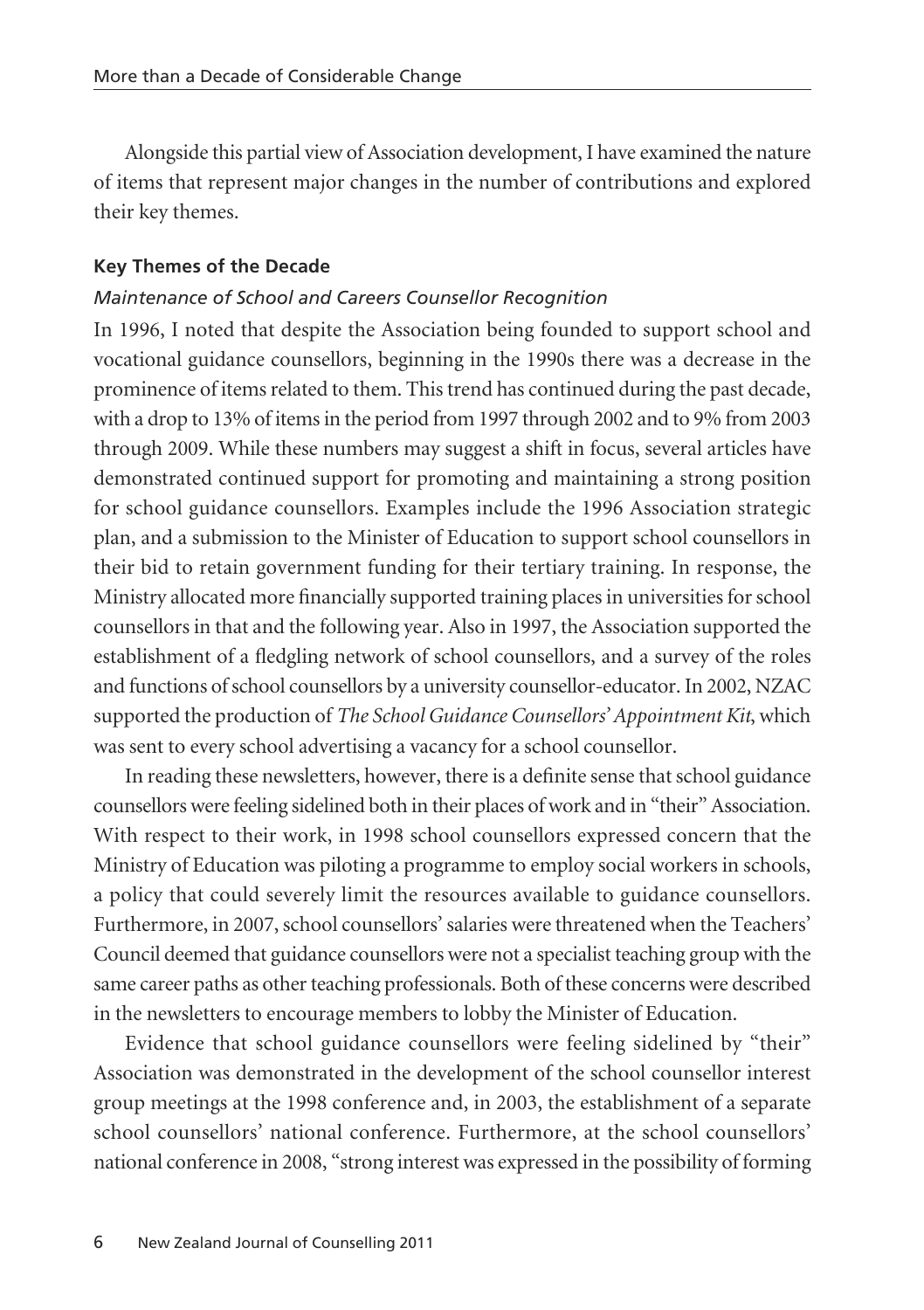a [separate] Association to support and advocate specifically for guidance counsellors" (*Counselling Today, 29*(3), p. 10, 2009). This produced a flurry of articles in the newsletter promoting the work of school counsellors, expressing their concerns about the implications for them of the registration of counselling, and debating the costs and benefits of remaining in the Association. The Association responded by signalling a proposal to form a Guidance Counsellors' Advisory Committee to assist and support the School Counsellor Portfolio. The President, Anita Bocchino, wrote, "We now have two school counsellors on the National Executive and it is our hope school counsellors will now be well represented" (*Counselling Today, 30*(2), p. 3, 2009).

### *Influence of Third-Party Funders*

In 1996, I noted an increase in the number of newsletter articles pertaining to the thirdparty funder ACC. I also argued that ACC requirements were having considerable influence on the policies of the Association. Changes were instituted in the Code of Ethics, the criteria used for membership, subscription fees, and the requirements for maintaining membership. While figures in Table 1 indicate a drop in the number of items categorised as Third Party, the content of items indicates that the Association is now concerned about the influence of ACC on counselling policy and practice. Since 1999, each newsletter has included a regular article describing current outcomes of meetings with and policy changes by ACC, a common theme being that the Association focused on competent and ethical practice and third-party funders focused on accountability. In 2002, for example, a letter was sent to ACC stating, "NZAC finds ACC's new procedures to be insensitive, intrusive, disrespectful, punitive and time consuming" and "The need for accountability has overtaken the statutory requirement for provision of therapy" (*NZAC Newsletter, 23*(3), p. 28, 2002). Nevertheless, ACC policies prevailed, and I suggest that this is one reason why recent newsletters have contained many examples of members voicing concern that registration will similarly impose new, abhorrent requirements upon members.

Had I completed this analysis using newsletters from just a decade, the comments above would have been adequate but incomplete. Interestingly, by including a further two years of newsletters, I can now provide more evidence of the influence of ACC on NZAC membership. In August 2009, ACC introduced a plan to radically change how its Sensitive Claims Unit managed new claims. The proposed "clinical pathways" plan "came as a complete shock to all counsellors, psychotherapists, social workers and some psychologists working with survivors of sexual abuse" (*Counselling Today, 30*(2), p. 15,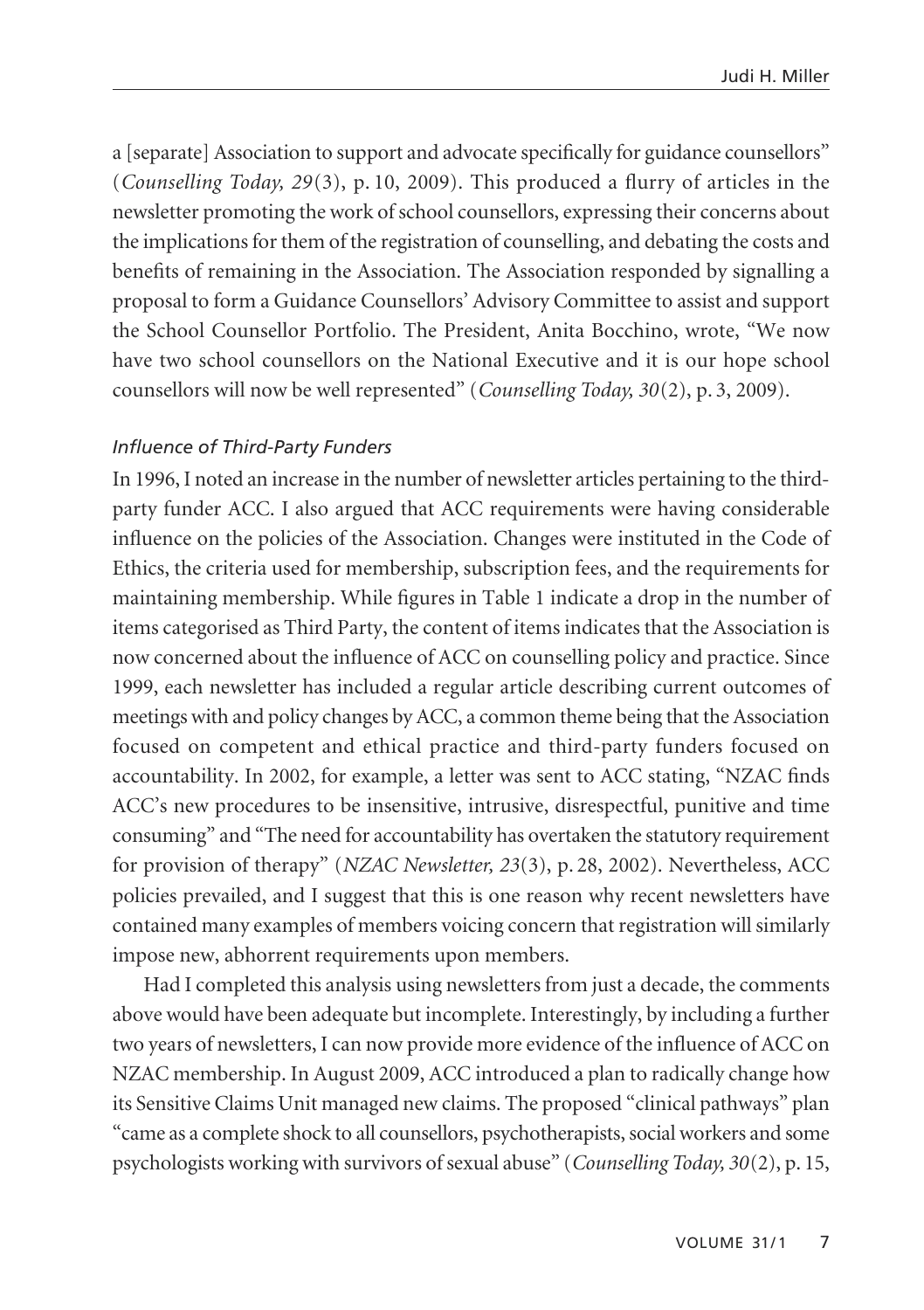2009). As a result of the widespread anger and discontent directed at ACC, the policy implementation was delayed for a month for consultation, although this simply entailed Association members being informed of the pathways. The implementation of this policy rallied Association members and a list of objections to the pathways plan appeared in the December 2009 newsletter, but these had not yet arrested the implementation of the pathways policy by ACC.<sup>2</sup>

# *Progress on Treaty Partnership*

While the data in Table 1 indicate a slight increase over the decade in the number of items categorised as biculturalism, the content of the items themselves tells a different story. This decade of newsletters provides evidence of the increased prominence of the Treaty of Waitangi within the Association, and actions of members and their executive to best address their partnership responsibilities thereto. The AGM of 1998 signalled new energy in this area, with a motion being passed "That National Executive initiate development of parallel recognition of Māori knowledge and expertise in the forthcoming year" (*NZAC Newsletter, 19*(1), p. 49, 1998). As a result, Te Whäriki Tautoko (a network that sat alongside but outside of NZAC) was established. The purpose of this network was primarily to:

*implement education and training appropriate to Kaupapa Mäori counselling. To implement counselling standards and policies that will engender an appropriate and safe environment for Kaiäwhina and their clients. To acknowledge and implement the true intent of the Treaty in Aotearoa and to engage in relationships which enhance principles of the Treaty.* (*NZAC Newsletter, 21*(1), p. 14, 2000)

Further developments mentioned in the newsletter include the President, Ada Crowe, establishing regular meetings, funded by the NZAC, with Te Whäriki Tautoko; the theme of the 2001 National Conference Spaces 2001–Te Pütahitanga o nga Ara; and the principle of partnership being included in the 2002 Code of Ethics. Comments about the 2001 conference in the newsletter highlighted an atmosphere enriched by the largest-ever presence of Mäori (*NZAC Newsletter, 22*(1), pp. 8–12, 2001). In 2002, a newsletter article described the kete that travel to conferences and another described the three-part conference workshop on the Mäori perspective within counselling.

In 2004, the first national Mäori hui was held, from which came a number of remits addressing the need for cultural supervision of members, changes in some words in the NZAC constitution, a recommendation that each membership interview panel have at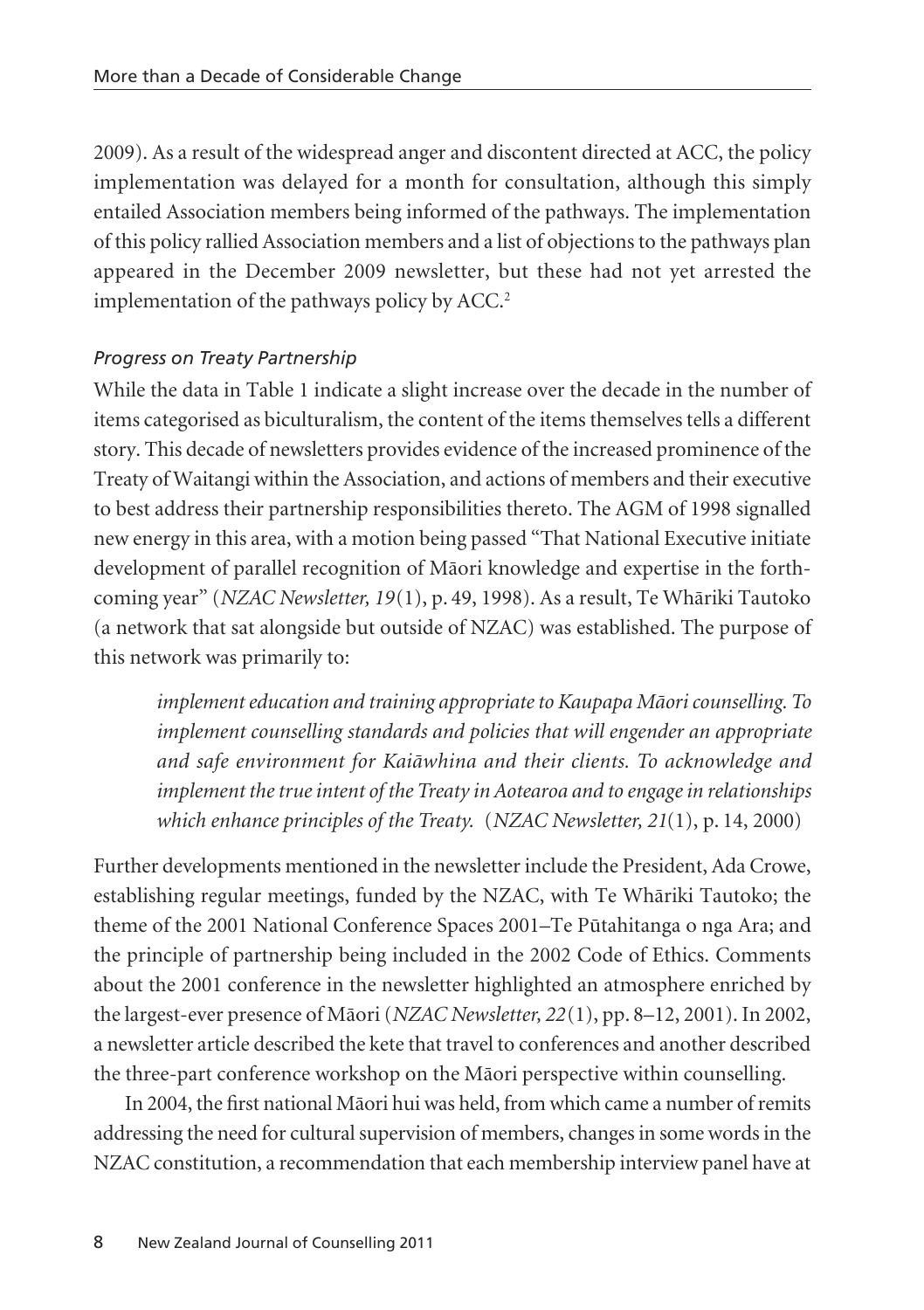least one Mäori member, and that a Mäori member have a seat at executive level alongside its Treaty partner. The culmination of this hui was the establishment of an independent röpü within NZAC and the adoption of most remits. At the 2007 AGM, a Mäori member with significant mana, Vi Woolf, was given full NZAC Executive membership status with the title Te Ahi Kaa, the lightbearer.

From 2008, the President, Anita Bocchino, and Te Ahi Kaa attended international conferences, registration meetings, and other planning and review meetings, and from 2009, a Partnership Portfolio report appeared in the newsletters alongside the President's report. In April 2009, the executive began a self "Treaty audit" by taking time in their meeting to focus on "becoming bi-cultural in thought, word and deed" (*Counselling Today, 29*(4), p. 4, 2009). Also in that year, the first NZAC Mäori membership process for two new members was reported in detail in the newsletter.

While each of these items was recorded in a positive manner, other newsletter items displayed discontent among some members that new membership criteria would be impractical and unworkable. Counsellor-educators in particular were concerned about the inclusion of substantial bicultural supervision as a criterion for membership.

### **The Changing Role of the Executive**

### *Changes in the Regulation of Membership Requirements*

In 1996, I outlined the dramatic increase in Association membership growth from 60 in 1974, to around 350 in the 1980s, 800 in 1993, and 2000 in 1996. I also noted that this growth created a challenge for the Association's executive. In September 1996, the wisdom of continuing the founding policy of a large and broad membership was brought into question and applications for membership were frozen (*NZAC Newsletter, 17*(1), p. 6, 1996). As a result of this decision, the Association faced a huge backlog of membership applications, and in 1997 subscriptions were increased, new membership criteria were drafted, and minimum training standards were set. Each of these developments was contentious and, I suggest, positioned the executive in a new role, one at odds with the rest of the membership. For example, while subscription fees were being raised, members used AGM discussions, newsletter articles, and letters to the editor to complain that "bureaucracy was threatening the soul of the Association" (*NZAC Newsletter, 21*(1), p. 5, 2000), the Association was becoming "exclusionary" (*NZAC Newsletter, 21*(3), p. 5, 2001), the fees were too high (*NZAC Newsletter, 22*(1), p. 5, 2001), and the Association was "growing and becoming expert driven" (*NZAC Newsletter, 22*(2), pp. 11–12, 2001).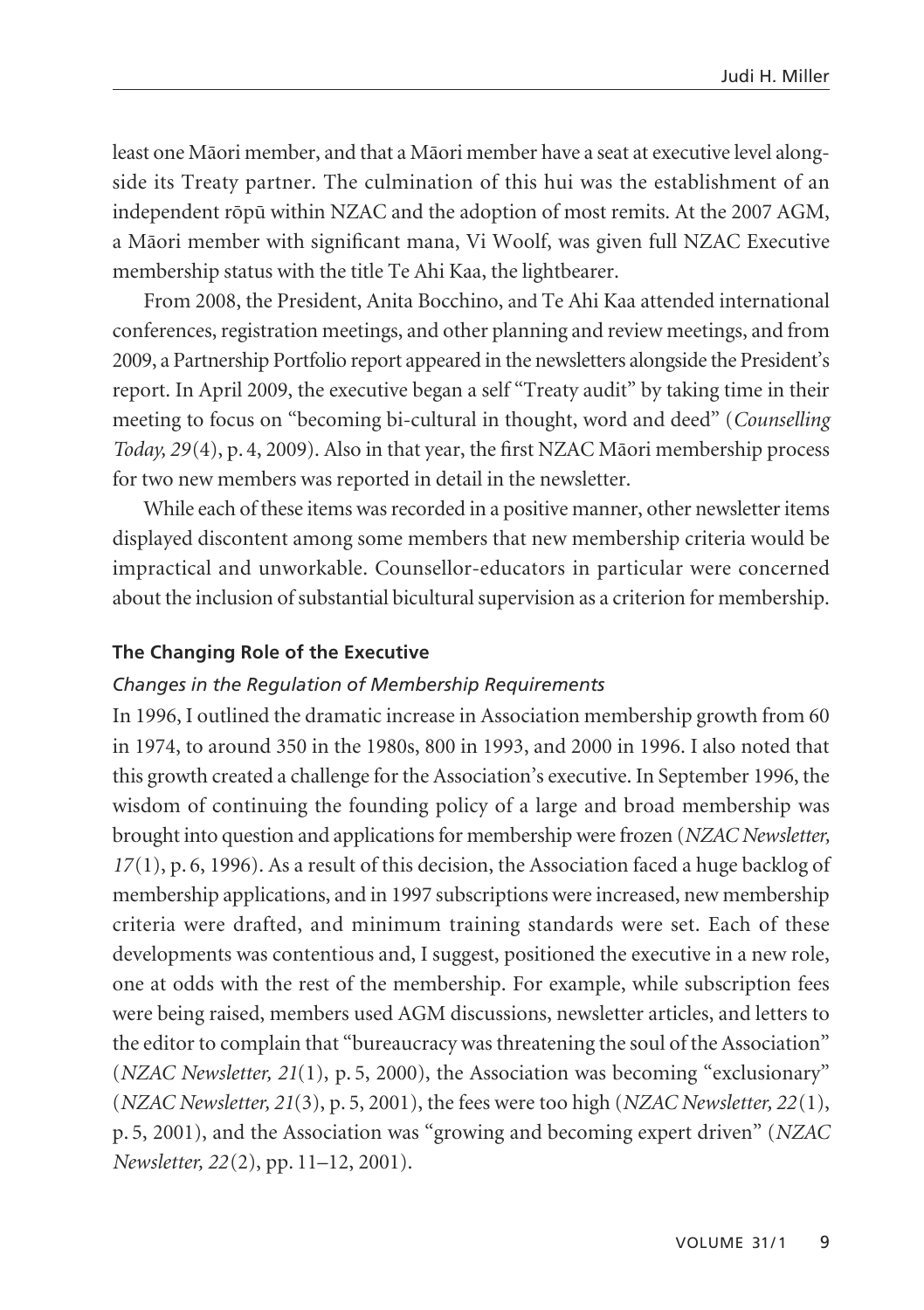Consistent with the view that professionalisation requires the participation of a professional body (Burrage & Torstendahl, 1990), arguments for and against the new membership criteria by practitioners and university personnel appeared in newsletters around this time. The executive seemed to be leading the Association in a direction without full member support. Whereas an executive member commented, "There is clearly general agreement among members on the need to improve entry standards and also to monitor the retention of membership by setting standards for supervision and ongoing professional development" (*NZAC Newsletter, 18*(1), p. 26, 1997), a university counsellor-educator requested that the executive stop trying to "police counsellors; instead, expect them to follow the guidelines for professional practice set by the organisation" (*NZAC Newsletter, 18*(1), p. 44, 1997). Another wrote: "It seems that NZAC has been designing a membership process that is more bureaucratic, more expensive and more complicated than most. The evaluative gaze of a professional association should be on programmes of training rather than on individuals" (*NZAC Newsletter, 18*(2), p. 17, 1997).

This questioning of the role of the executive continued into the new century. Sites of struggle included membership requirements for supervision and professional development and the attempt to regulate training programmes. In 2003, a university counsellor-educator remarked that "the supervision and professional development forms exemplify an important site of struggle around the role of the Association and its philosophy, underpinning the practice of counselling in New Zealand" (*NZAC Newsletter, 2*(2), p. 46, 2003). Furthermore, while ten out of approximately 23 training programmes had sought and gained Association approval status, in September 2006 the process of course approvals was discontinued amid comment that "simply completing an Approved programme does not necessarily mean that a person has developed the level of integration between theory and practice required for membership to NZAC" (*Counselling Today, 27*(2), p. 7, 2006). Concern was also expressed that the process was not sufficiently robust and "the competitiveness of the training market has made the process highly subject to accusations of conflict of interest" (*Counselling Today, 27*(2)).

At the 2007 AGM, members approved proposed changes to increase the length of provisional membership and the hours of practice and supervision, to change the focus of membership interviews from an interrogation of the training of potential members to a conversation about their knowledge and understanding of the philosophy and constitution of the NZAC, and to set more clearly defined bicultural criteria (*Counselling Today, 29*(1), 2008). One issue that remained unclear, as well as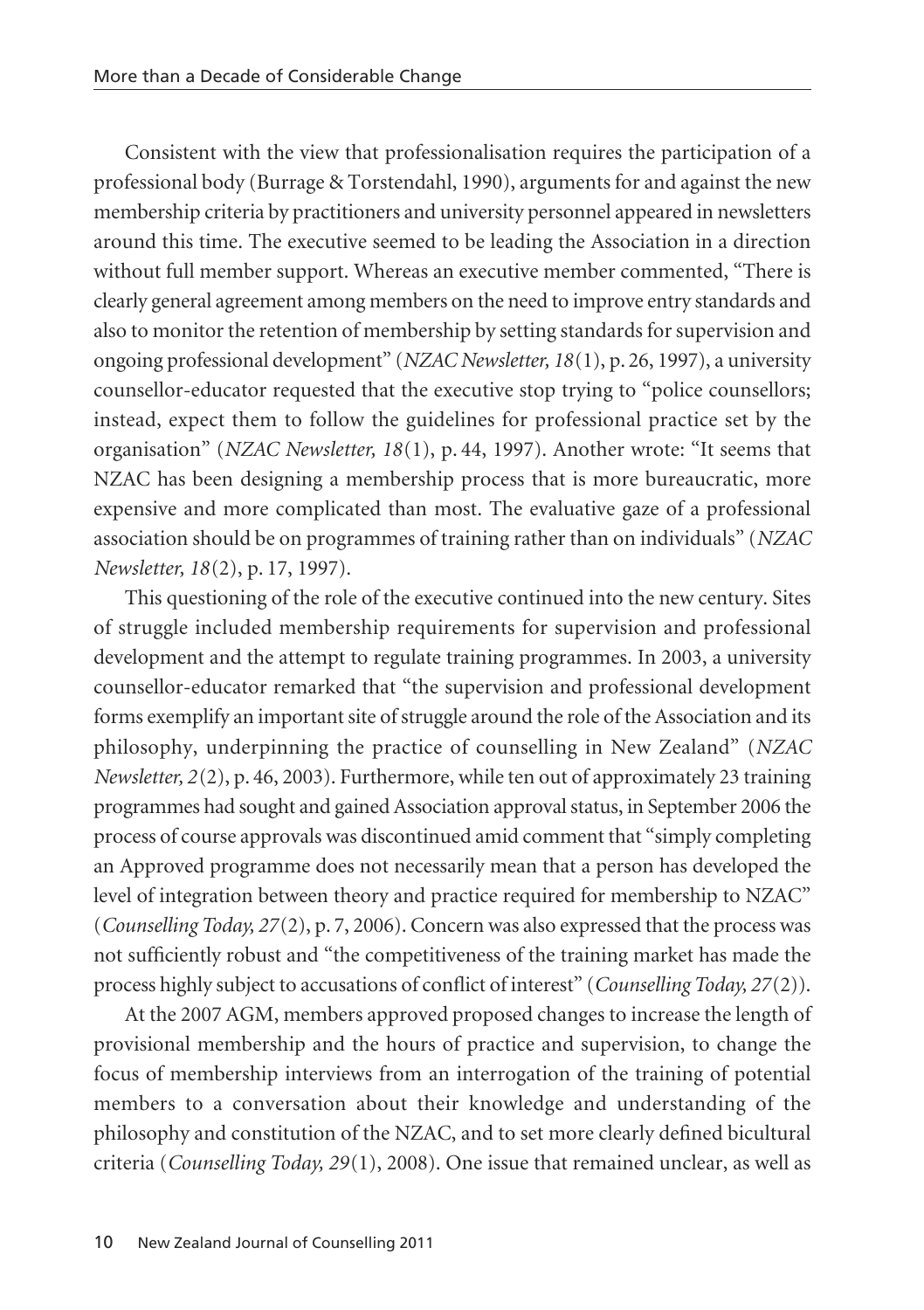contentious, however, was the recommendation that members engage in bicultural supervision, defined as one-on-one supervision that "needs to be conducted with someone who is of Mäori descent, has ancestral/whakapapa knowledge and who has a clear understanding of how to work with Mäori in culturally safe ways" (*Counselling Today, 30*(1), p. 12, 2009). At the AGM held in September 2009 this issue sparked lengthy debate, and in the following newsletter the Membership Committee reiterated its commitment to Treaty partnership but recognised "the many difficulties Provisional Members may have to access 12 individual sessions with a cultural advisor/ consultant/supervisor, so this requirement has been removed" (*Counselling Today, 30*(2), p. 13, 2009).

Throughout the decade, the overall number of members recorded in annual reports has remained fairly constant at around 2300 to 2400. Interestingly, there has been an increase to over 2600 since 2005. I suggest that this increase may be due to the establishment by the New Zealand government of the Health Practitioners Competence Assurance Act 2003 and the proposal led by the NZAC Executive that counsellors seek registration under this jurisdiction.

### *Positioning for Registration*

Despite comments from NZAC President Sue Webb in 1999 that, internationally, professional associations had found the registration process expensive, and restrictive in terms of professional autonomy (*NZAC Newsletter, 19*(4), p. 14, 1999), in 2000 the Association's executive set up a registration working party to write a submission on the proposed Health Professionals Competence Bill (*NZAC Newsletter, 20*(2), p. 3, 2000). The working party met with personnel from the Ministry of Health to discuss the implications of registering and an article considering the merits or not of registration was published to encourage member comment (*NZAC Newsletter, 21*(2), p. 29, 2001). Member feedback "ranged from political suicide not to seek registration to caution re: the cost to members of registration" (*NZAC Newsletter, 22*(1), p. 44, 2001). While the working party considered it had a mandate to continue to explore the registration issue on behalf of the Association, in 2002, when the Health Practitioners Competence Assurance Act was being introduced, it was recorded that "there does not appear to be enough substantial evidence of benefits at this time to support NZAC proceeding along a statutory registration pathway" (*NZAC Newsletter, 23*(2), p. 27, 2002).

Interestingly, despite this decision, the number of newsletter articles presenting diverse views about registration increased. This is, I suggest, a good demonstration that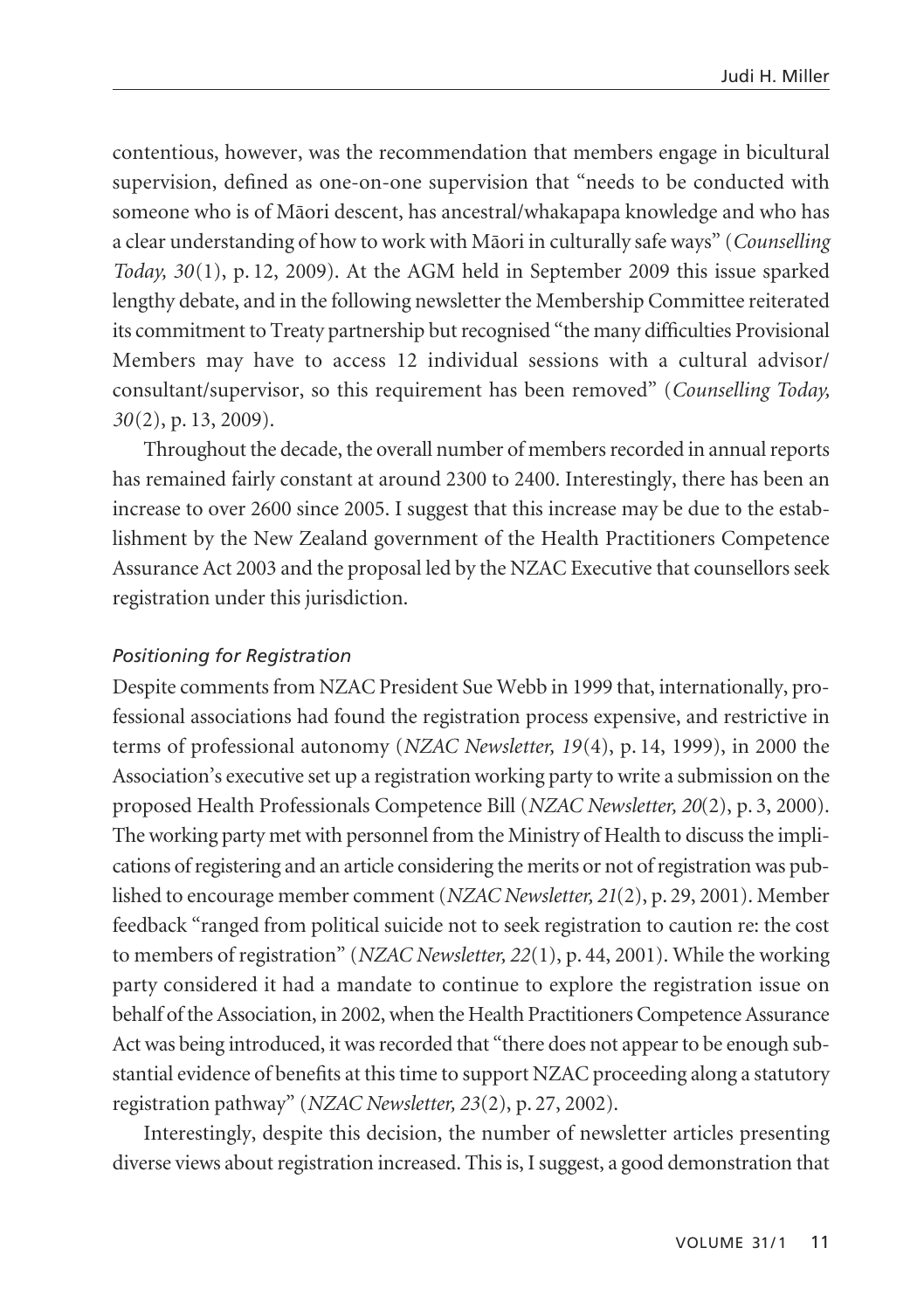the purpose of the newsletter to encourage debate among members was occurring. Examples include several letters to the editor in 2002, and a draft *Scopes of Practice for the Counselling Profession* in 2003. The authors of the Counsellor Registration report in December 2003, National Executive member Gorham Milbank and Vice-President Antony McFelin, believed that defining the scopes of practice would enable NZAC representatives to discuss lines of difference with other professions (*NZAC Newsletter, 24*(3), 2003). Also included in this 2003 newsletter was a 40-item registration questionnaire for member completion and an article expressing concern by school counsellors that registration would make their membership of the NZAC imperative.

Responses to this questionnaire showed that members were confused. Some supported registration on pragmatic grounds: the government will impose it anyway, and the livelihood of some members will depend on it. Others resisted registration mostly on philosophical grounds: no evidence that it will protect clients from harm; no flexibility, with imposition of frameworks and qualification standards that limit counselling relationships; possible alienation of groups within NZAC, especially Mäori, and a lack of autonomy. These opposing views have continued. An opinion poll distributed in September 2005 rendered 485 responses (20% of the membership) in which 25% of respondents said that registration was essential for professionalism, 11% were against statutory regulation, and 12% did not want registration but wanted NZAC to continue exploring the process. The executive noted that there was not a clear mandate but, after several discussions, they passed the following motion: "The NZAC Executive meeting determines that counselling should become regulated as a registered profession" (*NZAC Newsletter, 26*(2), p. 10, 2005).

In 2006, a regular column on registration was established in the newsletters and divergent opinions among both the members and the executive appeared, notably in letters to the editor but also in more lengthy articles. Efforts were made by the working group to allay fears that long-serving counsellors who did not have recent qualifications and counsellors who worked in kaupapa Mäori ways would be excluded by registration (*NZAC Newsletter, 26*(4), 2006). Yet there is evidence that registration debates were setting members of the executive apart from other members. Several articles appeared cautioning the Association against moving too fast (*Counselling Today, 27*(4), 2007) and at the 2007 AGM university counsellor-educators put forward a remit to cancel the registration process. The note about this in the next registration column stated, "It has become apparent, as reflected in this remit (to stop the application process and continue discussion) that, in spite of our best efforts some members do not feel they have had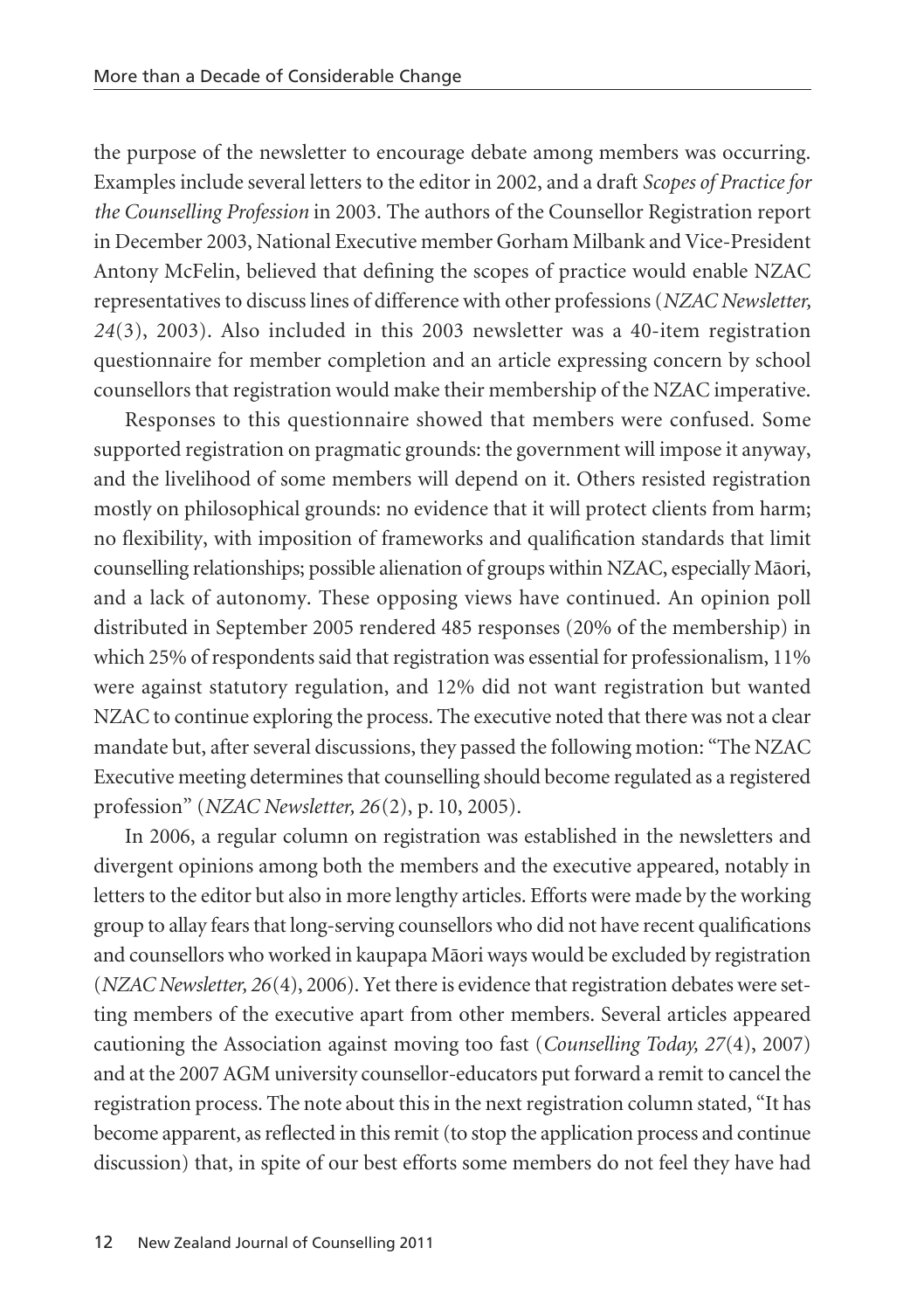enough time to review the issues" (*Counselling Today, 28*(1), p. 4, 2007). As a result, the executive slowed down the process and initiated a postal vote in December 2008, where 52% of eligible members voted, with 70% in favour of registration and 29% opposed. The executive then voted to complete and lodge an application for registration under the Health Practitioners Competence Assurance Act 2003.

Since then, members have continued to use the newsletter to voice their concerns about the effects of registration on the Association. One member wrote an article outlining the uncertainty for members (*Counselling Today, 29*(1), p. 21, 2008), another canvassed and wrote about member concerns (*Counselling Today, 30*(2), p. 9, 2009), and another considered possible outcomes for the Association post-registration. While many of the articles exemplify divisions between the executive and some other members, there is also evidence of divisions within the executive as they consider the development of Mäori Scopes of Practice and School Guidance Counsellors' Scopes of Practice (*Counselling Today, 29*(4), p. 13, 2009).

In March 2007, editor Cilla Heymer introduced a new focus—one in which she would interview new and retiring members of the executive, people presenting keynotes at conferences, and members who were participating in interesting activities. An increase in the number of these pithy biographies, engendering a collegial flavour, followed member feedback that they enjoyed reading interviews (*Counselling Today, 29*(1), 2008). Their presence, I suggest, both provided light relief from some of the weighty articles about registration and membership, and may have helped counter balance the notable divisions between the executive and other members.

# **Discussion and Conclusion**

In analysing over a decade of newsletters (1997 through 2009), I have highlighted that this publication and various public meetings, such as AGMs, are important sites for the NZAC executive to provide information to members, and for members to air their views about the development of their Association. I have also provided evidence from the newsletters that during the past decade the Association has confronted and responded to an increase in internal and external pressures and demands that had begun to emerge but were not resolved in previous decades. While the breadth of analysis may have been restricted by my aim to compare newsletter themes across two decades, I have been able to demonstrate that contributions relating to concerns about registration have displaced some, and extended other, earlier concerns of members. Specifically, there is a continued expression of concern that the original inclusive focus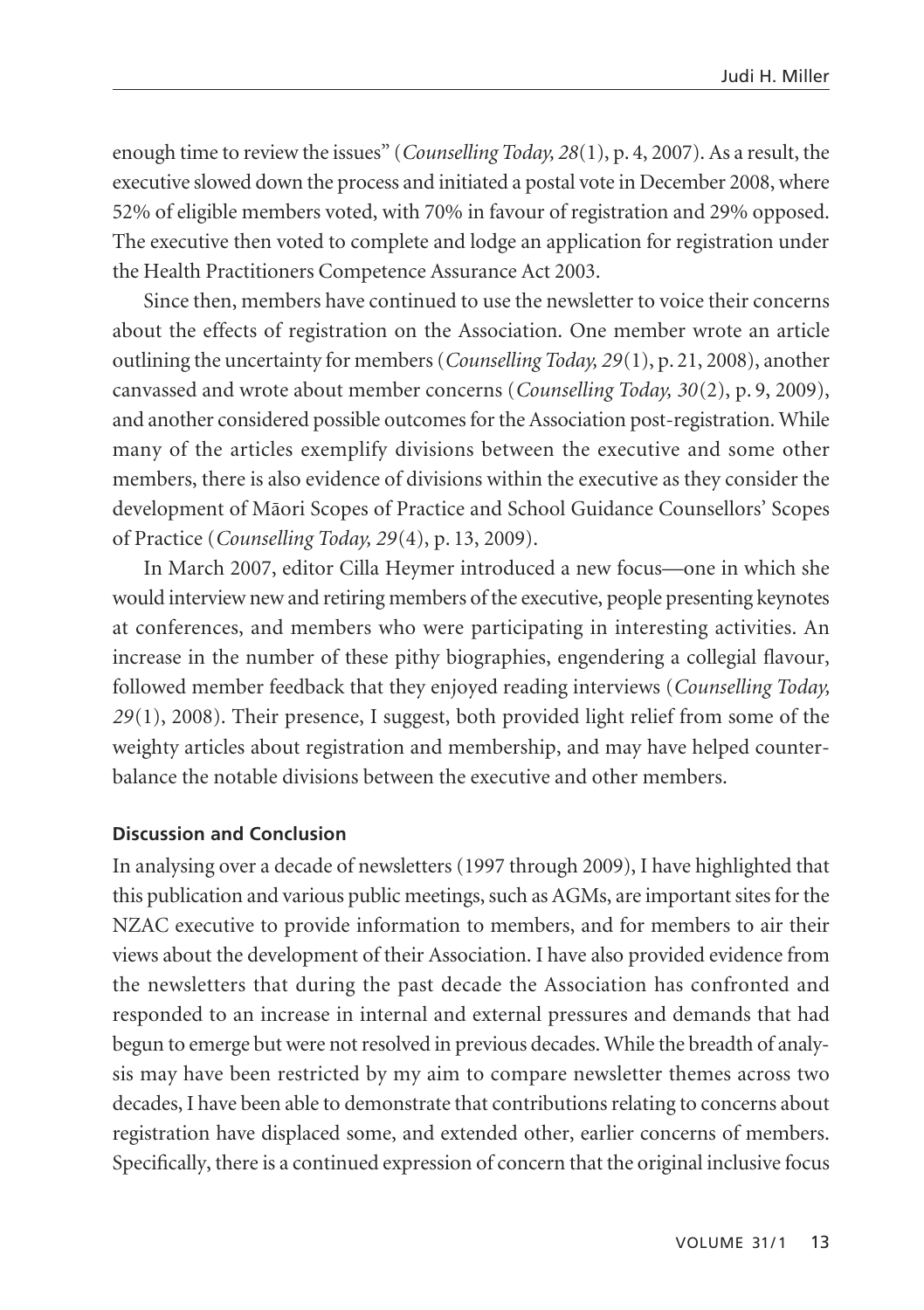of the Association has been replaced with an exclusive focus on its professionalisation. Furthermore, the expressions of concern by members that their sense of collegiality was threatened by the policy changes introduced to curtail the rapid increase in membership applications in the 1990s have continued with the introduction of potential policy changes in preparation for registration. Disturbingly, there have been no comparable expressions of concern that the focus on social issues has disappeared.

Newsletter reports indicate that the outcomes of these changes and the ways in which members have responded to them have created the perception that the executive sits apart from the general membership as it struggles to establish practical, affordable, and culturally appropriate organisational structures, policies, and operational guidelines within the Association. In addition, members who hold philosophical beliefs concordant with the Association's original inclusiveness are pitted against members who hold the view that the survival of counselling depends on exclusiveness. Because many of the changes have been initiated in response to external demands of third-party funders and the proposed registration board, the Association's capacity to define its position autonomously has been undermined, and it is likely that some members will continue to be unhappy about aspects of its policy-making. Thus, in this new decade, I suggest that the Association appears to be poised on the brink of a major change that has the potential to alter, not only the livelihood of many of its members, but also the future of the organisation.

In conclusion, it seems clear that current challenges for the Association, as depicted in the main resource for member participation, the newsletters, were summed up in 2009 by the President, Anita Bocchino, who noted, "It has been a trying time for members with many difficult concerns surfacing at the same time demanding extra time and attention from members and the National Executive. There are worrying trends and changes around ACC, School Guidance Counsellors finding their feet, and a new relationship to NZAC, and finally issues around registration and imminent changes to our organisation" (*Counselling Today, 30*(2), p. 3, 2009). To these issues, I would add that registration challenges initiatives to enrich Treaty partnership relationships in the Association. The newsletter content demonstrates the complexity of each of these issues. While the outcomes are unknown, change in the Association is inevitable, and I hope that highlighting these issues will encourage members to take an historical perspective when they participate in future debates about the direction of their Association.